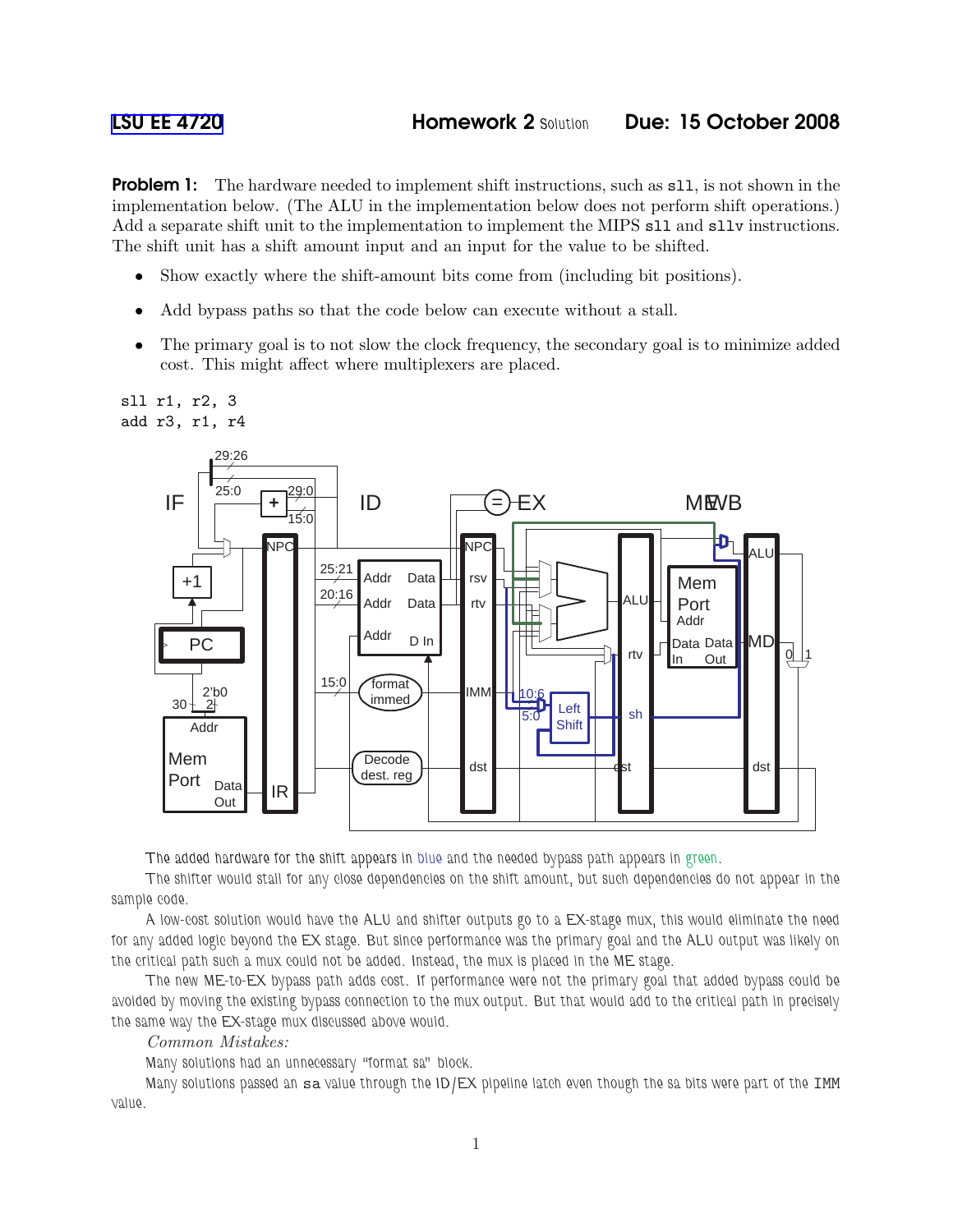Some solutions passed the shifted value through the ME/WB latch even though such latch bits could be avoided by using an ME-stage mux.

**Problem 2:** To answer this question see the SPARC Joint Programming Specification, a description of the SPARC V9 ISA, linked to the course references page. The SPARC V9 ISA is naturally big endian. Since many programs must read data using little-endian byte order, for example when reading a binary data file that was produced on a little-endian system, the programs need some way to get the data into big-endian order. If loading little-endian data were only a small part of what a program did then it could get by with some combination of ordinary instructions to convert the data to big-endian format. For programs spending substantial time reading little-endian data even a 9-instruction sequence may take too long.

The first instruction below is an ordinary load in SPARC V9, a 64-bit ISA (in which addresses and registers are 64 bits). The second instruction, ldxle, is made up; it's a load that assumes data is in little-endian byte order. The last instructions is a real SPARC instruction for loading little endian data.

! All load instructions below load 8 bytes into a register. ! Registers are 64 bits. ldx [%11], %12 ! Ordinary load. For big-endian data. ldxle [%l1], %l2 ! Not a real SPARC insn. For little-endian data. ldxa [%11] 0x88, %12 ! SPARC's load for little-endian data.

(a) The ldxa instruction is an example of an alternate load instruction. The alternate load instructions are intended for three kinds of access. Briefly describe the three kinds and indicate which one is used above. What symbolic name does JPS1 give for 0x88 above?

Note: To answer this question one must read through material dealing with topics not yet covered, for example, the concept of multiple address spaces. It is only necessary that the concept of multiple address spaces is vaguely understood. The kind of access done by the ldxa should be clearly understood.

The symbolic name for 0x88 is ASI PRIMARY LITTLE.

The three kinds of access are:

Accesses to an alternate address space. The ASI acts like extra bits to put on the end of an address. For example, suppose a ldxa specified an ASI of 0x12 and an address of 0x00000000abcd0124. The full address would be 0x1200000000abcd0124. There are many uses of such ASIs, one is to allow OS code to access its own memory space and the memory space of a process it needs to work with.

Access to special machine registers. The ASI indicates which set of machine registers, and the address specifies a particular register. The machine registers are used to control hardware, for example, the memory system or a video card.

Variations on a normal memory access. This includes little-endian byte ordering, and also includes things like fault-free loads, and new data sizes (such as byte loads to a floating point register). In this use the ASI acts like an extension of the opcode field.

Grading Note: This was much harder than intended.

(b) Show the encoding for the three instructions above. The ldx and ldxa are real instructions, so it's just a matter of looking things up. For the ldxle make up an appropriate encoding.